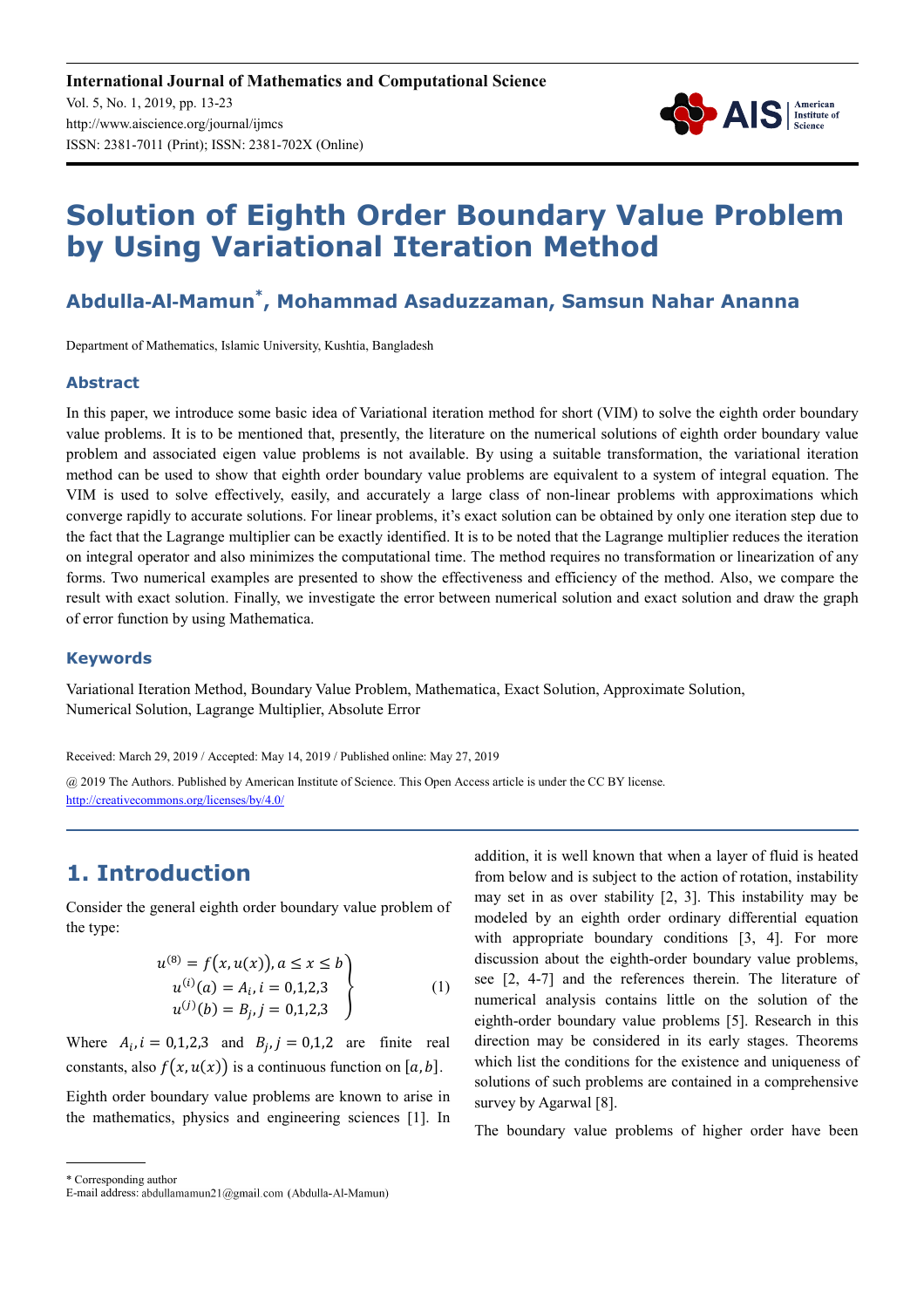investigated because of both of their mathematical importance and the potential for applications in hydrodynamic and hydromagnetic stability. Finite-difference method was employed in [6, 8] to find the solution of eighthorder boundary value problems. The obtained results were divergent at points adjacent to the boundary. In a later study, Siddiqi and Twizell [3] used octic polynomial spline for solving these problems. Twizell et al. [3, 5, 7] also solved some other higher-order problems and encountered the same deficiencies. The divergent results are due to the use of lower-order test function in the spline methods. The spline function values at the mid knots of the interpolation interval and the corresponding values of the even-order derivatives are related through consistency relations. We apply the variational iteration method (VIM) to find solutions of eighth-order boundary value problems.

# **2. History of Variation Method (VIM)**

The variational iteration method (VIM) developed in 1999 by He in [9-19] will be used to study the linear wave equation, nonlinear wave equation, and wave-like equation in bounded and unbounded domains. The method has been proved by many authors [20-31] to be reliable and efficient for a wide variety of scientific applications, linear and nonlinear as well. It was shown by many authors that this method is more powerful than existing techniques such as the Adomian method [32, 33], perturbation method, etc. The method gives rapidly convergent successive approximations of the exact solution if such a solution exists; otherwise a few approximations can be used for numerical purposes. The method is effectively used in [10-25] and the references therein. The perturbation method suffers from the computational workload, especially when the degree of nonlinearity increases. Moreover, the Adomian method suffers from the complicated algorithms used to calculate the Adomian polynomials that are necessary for nonlinear problems. The VIM has no specific requirements, such as linearization, small parameters, etc. for nonlinear operators.

The variational iteration method, which is a modified general Lagrange multiplier method has been shown to solve effectively, easily and accurately, a large class of nonlinear problems with approximations which converge quickly to accurate solutions. It was successfully applied to autonomous ordinary differential equation [13], to nonlinear partial differential equations with variable coefficients [34], to

Schrödinger-KDV, generalized KDV and shallow water equations [35], to Burgers' and coupled Burgers' equations [36], to the linear Helmoltz partial differential equation [38] and recently to nonlinear fractional differential equations with Caputo differential derivative [40], and other fields [9, 10, 20, 39, 40-43]. On the other hand, one of the interesting topics among researchers is solving integro-differential equations.

# **3. Basic Ideas of Variational Iteration Method**

To illustrate the basic concept and idea of the variational iteration technique, we consider the following general differential equation

$$
Lf + Nf = g(x) \tag{2}
$$

where L is a linear operator, N a nonlinear operator and  $g(x)$ is inhomogeneous forcing term. According to the variational iteration method [9], we can construct a correct functional as follows

$$
f_{n+1}(x) = f_n(x) + \int_0^x \lambda \left( Lf_n(s) + Lf_n(s) - g(s) \right) ds \quad (3)
$$

Where  $\lambda$  is a Lagrange multiplier, which can be identified optimally via the variational iteration method. The subscripts n denoted the nth approximation, ~ un is considered as a restricted variation. i.e.  $\delta f_n = 0$ ; (3) is called as a correct functional.

The solution of linear problems can be solved in a single iteration step due to the exact identification of their Lagrange multiplier.

For the sake of simplicity, we consider the following system of differential equations:

$$
x'_{i}(t) = u_{i}(t, x_{i}), i = 1, 2, 3, \dots \dots \dots, n
$$
 (4)

subject to the boundary conditions,  $x_i(0) = c_i$ , i = 1, 2, 3,..., n.

To solve the system by means of the variational iteration method, we can rewrite the system (4) in the following form:

$$
x'_{i}(t) = u_{i}(x_{i}) + g_{i}(t), i = 1,2,3,......,n
$$
 (5)

subject to the boundary conditions,  $x_i(0) = c_i$ , i = 1, 2, 3,.., n and  $g_i$  is defined in (2).

The correct functional for the nonlinear system (1.04) can be expressed as follows: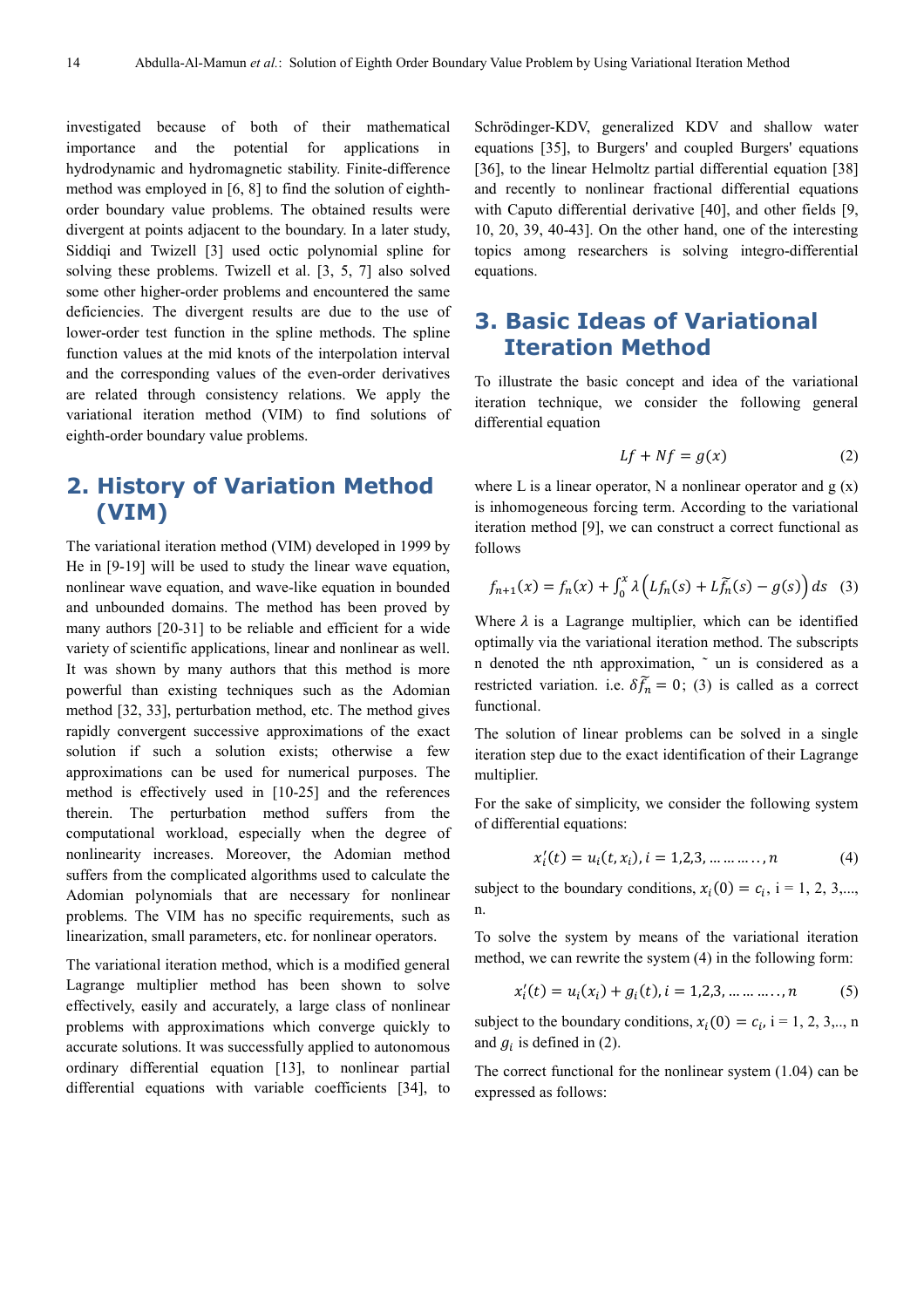" (4!") (/) = " (4) (/) + # \$" 5 " .(4) (6), " ' 7" (4) (6), 7<sup>8</sup> (4) (6), … … . . , 7 (4) (6)+ − " (6)9 : & ,6 8 (4!") (/) = <sup>8</sup> (4) (/) + # \$<sup>8</sup> 5 <sup>8</sup> .(4) (6), <sup>8</sup> ' 7" (4) (6), 7<sup>8</sup> (4) (6), … … . . , 7 (4) (6)+ − <sup>8</sup> (6)9 : & ,6 … … … … … … … … … … … … … … … … … … … … … … … … … … … … … … … … … … … … … … … . . (4!") (/) = (4) (/) + # \$ 5 .(4) (6), ' 7" (4) (6), 7<sup>8</sup> (4) (6), … … . . , 7 (4) (6)+ − (6)9 : & ,6; < = < > (6)

where  $\lambda_i$ ,  $i = 1,2,3,...,...,n$  are Lagrange multipliers,  $\widetilde{x_1}, \widetilde{x_2},...,..., \widetilde{x_n}$  denote the restricted variations. Making the above functional stationary, we obtain the following conditions:

$$
\lambda_i'(T)|_{T=t} = 0,
$$
  

$$
1 + \lambda_i'(T)|_{T=t} = 0
$$

For  $i = 1,2,3,...,...,n$ . Therefore, the Lagrange multipliers can be easily identified as:

$$
\lambda_i = -1, i = 1, 2, 3, \dots, n \tag{7}
$$

Substituting (7) into the correct functional (6), we have the following iteration formulae:

 " (4!") (/) = " (4) (/) − B 5 " .(4) (6), " ' 7" (4) (6), 7<sup>8</sup> (4) (6), … … . . , 7 (4) (6)+ − " (6)9 : & ,6 8 (4!") (/) = <sup>8</sup> (4) (/)− B 5 <sup>8</sup> .(4) (6), <sup>8</sup> ' 7" (4) (6), 7<sup>8</sup> (4) (6), … … . . , 7 (4) (6)+ − <sup>8</sup> (6)9 : & ,6 … … … … … … … … … … … … … … … … … … … … … … … … … … … … … … … … … … … … … … … . . (4!") (/) = (4) (/) − B 5 .(4) (6), ' 7" (4) (6), 7<sup>8</sup> (4) (6), … … . . , 7 (4) (6)+ − (6)9 : & ,6

If we start the initial approximations  $x_i(0) = c_i$ ,  $i =$ 1,2,3, ....,  $n$ , then the approximation can be completely determined; finally, we approximate the solution.

$$
x_i(t) = \lim_{k \to \infty} x_i^{(k)}(t)
$$

by the nth term  $x_i^{(n)}(t)$  for  $i = 1,2,3,...,...,...,n$ .

# **4. Numerical Examples**

In this paper, we present two examples to show efficiency and high accuracy of the variational iteration method for solving eighth order boundary value problems.

**Example 01** Consider the following  $8<sup>th</sup>$  order nonlinear boundary value problem

$$
f^{(8)}(x) = e^{-x} f^{2}(x), 0 < x < 1
$$
  
\n
$$
f(0) = f^{(2)}(0) = f^{(4)}(0) = f^{(6)}(0) = 1
$$
  
\n
$$
f(1) = f^{(2)}(1) = f^{(4)}(1) = f^{(6)}(1) = e
$$
 (8)

The exact solution of this problem is  $f(x) = e^x$ 

The given  $8<sup>th</sup>$  order boundary value problem can be transformed with the following system

$$
\frac{df}{dx} = l(x), \frac{dl}{dx} = m(x), \frac{dm}{dx} = n(x), \frac{dn}{dx} = p(x)
$$
\n
$$
\frac{dp}{dx} = q(x), \frac{dq}{dx} = r(x), \frac{dr}{dx} = s(x), \frac{ds}{dx} = e^{-x}f^2(x)
$$
\n(9)

With,

$$
f(0) = 1, l(0) = A, m(0) = 1, n(0) = B, p(0) = 1, q(0)
$$
  
= C, r(0) = 1, s(0) = D

The system of differential equation (9) can be written in terms of the following system of integral equations with Lagrange multipliers \$ = +1; = 1,2,3, … … . ,8.

$$
f^{(k+1)}(x) = 1 + \int_{0}^{x} l^{(k)}(t)dt
$$

$$
l^{(k+1)}(x) = A + \int_{0}^{x} m^{(k)}(t)dt
$$

$$
m^{(k+1)}(x) = 1 + \int_{0}^{x} n^{(k)}(t)dt
$$

$$
n^{(k+1)}(x) = B + \int_{0}^{x} p^{(k)}(t)dt
$$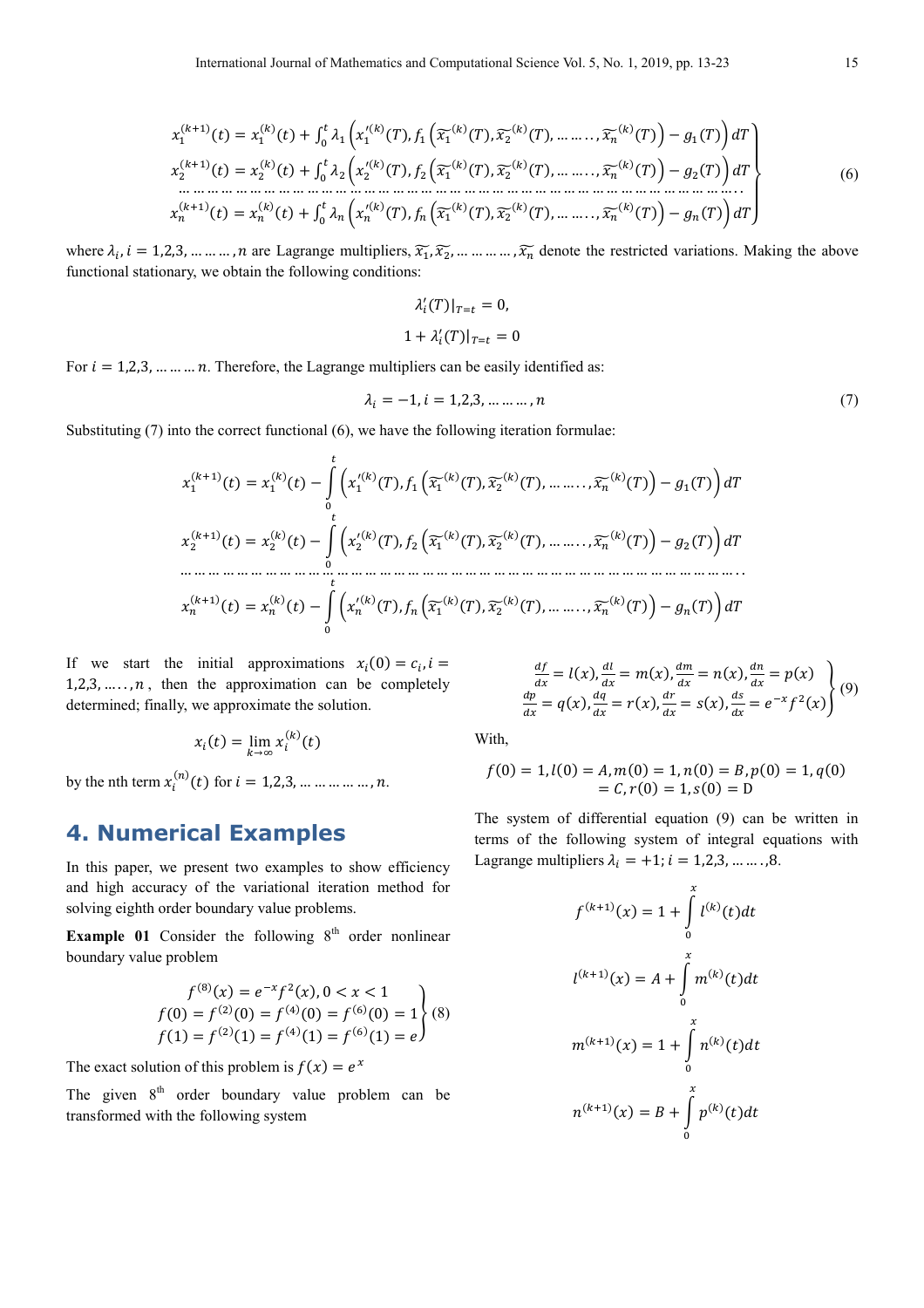$$
p^{(k+1)}(x) = 1 + \int_{0}^{x} q^{(k)}(t)dt
$$
  
\n
$$
r^{(k+1)}(x) = 1 + \int_{0}^{x} s^{(k)}(t)dt
$$
  
\n
$$
r^{(k+1)}(x) = 1 + \int_{0}^{x} s^{(k)}(t)dt
$$
  
\n
$$
s^{(k+1)}(x) = D + \int_{0}^{x} e^{-t}f^{2}(t)dt
$$

With

$$
f(0) = 1, l(0) = A, m(0) = 1, n(0) = B, p(0) = 1, q(0) = C, r(0) = 1, s(0) = D
$$

Now,  $f^{(1)}(x) = 1 + Ax$ 

$$
l^{(1)}(x) = A + x
$$
  
\n
$$
m^{(1)}(x) = 1 + Bx
$$
  
\n
$$
n^{(1)}(x) = B + x
$$
  
\n
$$
p^{(1)}(x) = 1 + Cx
$$
  
\n
$$
q^{(1)}(x) = C + x
$$
  
\n
$$
r^{(1)}(x) = 1 + Dx
$$
  
\n
$$
s^{(1)}(x) = 1 + D - e^{-x}
$$
  
\n
$$
f^{(2)}(x) = 1 + Ax + \frac{x^2}{2}
$$
  
\n
$$
l^{(2)}(x) = A + x + \frac{B}{2}x^2
$$
  
\n
$$
m^{(2)}(x) = 1 + Bx + \frac{x^2}{2}
$$
  
\n
$$
n^{(2)}(x) = B + x + \frac{C}{2}x^2
$$
  
\n
$$
p^{(2)}(x) = C + x + \frac{D}{2}x^2
$$
  
\n
$$
f^{(3)}(x) = 1 + Ax + \frac{x^2}{2} + \frac{B}{6}x^3
$$
  
\n
$$
l^{(3)}(x) = A + x + \frac{B}{2}x^2 + \frac{1}{6}x^3
$$
  
\n
$$
n^{(3)}(x) = 1 + Bx + \frac{1}{2}x^2 + \frac{C}{6}x^3
$$
  
\n
$$
n^{(3)}(x) = B + x + \frac{C}{2}x^2 + \frac{1}{6}x^3
$$
  
\n
$$
n^{(3)}(x) = 1 + Cx + \frac{1}{2}x^2 + \frac{C}{6}x^3
$$
  
\n
$$
p^{(3)}(x) = 1 + Cx + \frac{1}{2}x^2 + \frac{B}{6}x^3
$$
  
\n
$$
p^{(3)}(x) = 1 + Cx + \frac{1}{2}x^2 + \frac{B}{6}x^3 + \frac{1}{24}x^4
$$

 $f^{(4)}$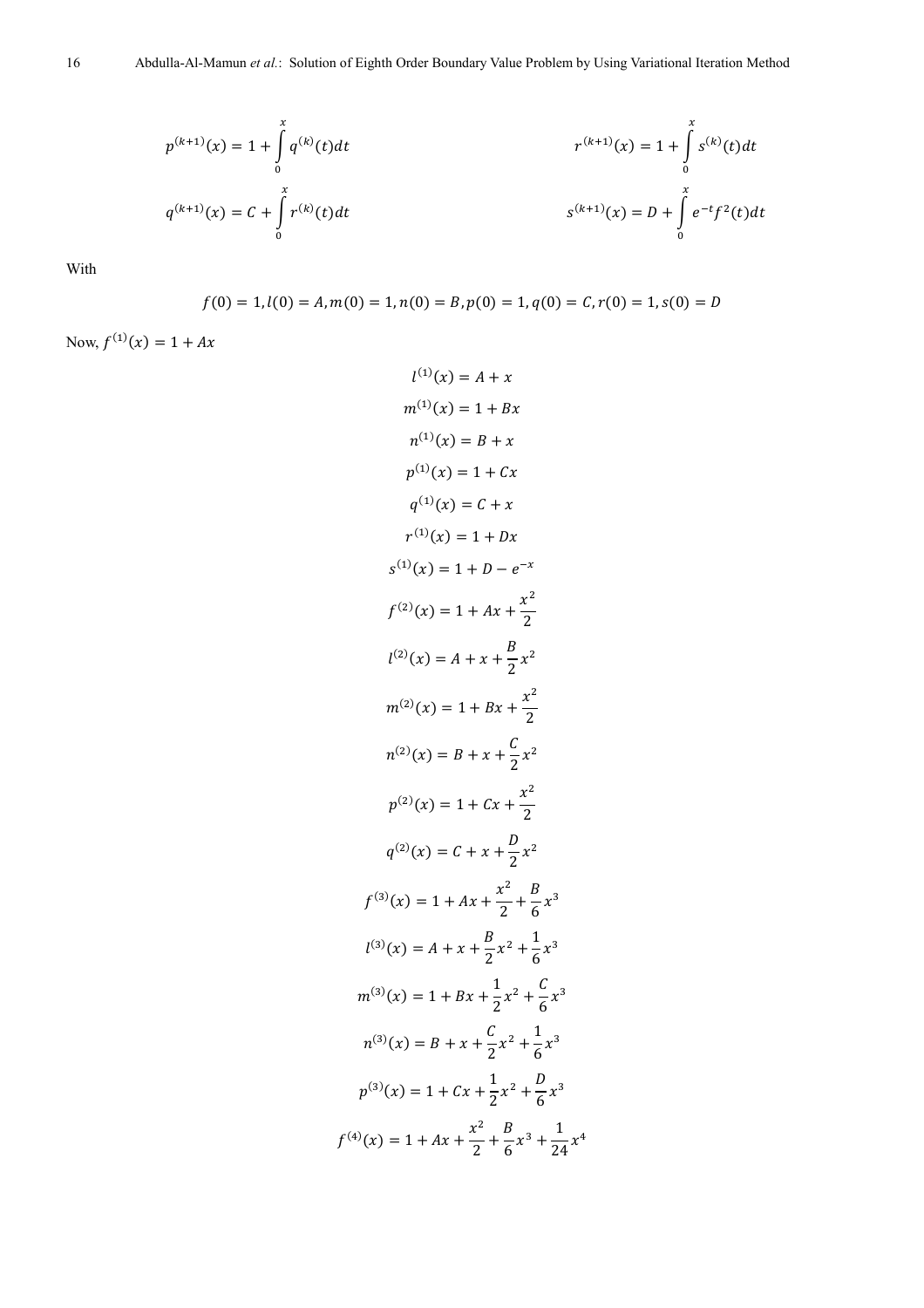$$
l^{(4)}(x) = A + x + \frac{B}{2}x^{2} + \frac{1}{6}x^{3} + \frac{C}{24}x^{4}
$$
\n
$$
m^{(4)}(x) = 1 + Bx + \frac{1}{2}x^{2} + \frac{C}{6}x^{3} + \frac{1}{24}x^{4}
$$
\n
$$
n^{(4)}(x) = B + x + \frac{C}{2}x^{2} + \frac{1}{6}x^{3} + \frac{D}{24}x^{4}
$$
\n
$$
f^{(5)}(x) = 1 + Ax + \frac{1}{2}x^{2} + \frac{B}{6}x^{3} + \frac{1}{24}x^{4} + \frac{C}{120}x^{5}
$$
\n
$$
l^{(5)}(x) = A + x + \frac{B}{2}x^{2} + \frac{1}{6}x^{3} + \frac{C}{24}x^{4} + \frac{1}{120}x^{5}
$$
\n
$$
m^{(5)}(x) = 1 + Bx + \frac{1}{2}x^{2} + \frac{C}{6}x^{3} + \frac{1}{24}x^{4} + \frac{D}{120}x^{5}
$$
\n
$$
f^{(6)}(x) = 1 + Ax + \frac{1}{2}x^{2} + \frac{B}{6}x^{3} + \frac{1}{24}x^{4} + \frac{C}{120}x^{5} + \frac{1}{720}x^{6}
$$
\n
$$
l^{(6)}(x) = A + x + \frac{B}{2}x^{2} + \frac{1}{6}x^{3} + \frac{C}{24}x^{4} + \frac{1}{120}x^{5} + \frac{D}{720}x^{6}
$$
\n
$$
f^{(7)}(x) = 1 + Ax + \frac{1}{2}x^{2} + \frac{B}{6}x^{3} + \frac{1}{24}x^{4} + \frac{C}{120}x^{5} + \frac{1}{720}x^{6}
$$
\n
$$
f^{(7)}(x) = 1 + Ax + \frac{1}{2}x^{2} + \frac{B}{6}x^{3} + \frac{1}{24}x^{4} + \frac{C}{120}x^{5} + \frac{C}{720}x^{6}
$$
\n
$$
f^{(7)}(x) = 1 + Bx + \frac
$$

Hence, the series solution is given as

$$
f(x) = 1 + Ax + \frac{1}{2}x^2 + \frac{B}{6}x^3 + \frac{1}{24}x^4 + \frac{C}{120}x^5 + \frac{1}{720}x^6 + \frac{D}{5040}x^7 + \frac{1}{40320}x^8 + \left(\frac{A}{18144} - \frac{1}{362880}\right)x^9
$$

$$
+ \left(\frac{1}{1209600} - \frac{A}{907200}\right)x^{10} + \left(\frac{A}{6652800} + \frac{B}{1995840} + \frac{1}{5702400}\right)x^{11}
$$

$$
+ \left(\frac{1}{31933440} - \frac{A}{59875200} - \frac{B}{59875200}\right)x^{12} + O(x^{13})
$$

Using the boundary conditions at  $x = 1$ , we get the value of A, B, C and D as

 $A = 0.999870193, B = 1.001257423, C = 0.988438914, D = 1.086357080$ 

Finally, the series solution can be written as

$$
f(x) = 1 + 0.999870193x + \frac{1}{2}x^2 + 0.1668762372x^3 + \frac{1}{24}x^4 + 0.00823699095x^5 + \frac{1}{720}x^6 + 0.000215547x^7
$$

$$
+ \frac{1}{40320}x^8 + 2.755 \times 10^{-6}x^9 - 2.75 \times 10^{-7}x^{10} + 2.51 \times 10^{-8}x^{11} - 2.1 \times 10^{-9}x^{12} + O(x^{13})
$$

| <b>Table 1.</b> Comparison of numerical results for example 01. |  |  |
|-----------------------------------------------------------------|--|--|
|                                                                 |  |  |

| $\mathbf{X}$     | <b>Exact Solution</b> | <b>Approximate Solution</b> | <b>Absolute Error</b> |
|------------------|-----------------------|-----------------------------|-----------------------|
| $\boldsymbol{0}$ |                       |                             | $\boldsymbol{0}$      |
| 0.1              | 1.105171              | 1.105158                    | 0.000013              |
| 0.2              | 1.221403              | 1.221378                    | 0.000024              |
| 0.3              | 1.349859              | 1.349825                    | 0.000034              |
| 0.4              | 1.491825              | 1.491785                    | 0.000039              |
| 0.5              | 1.648721              | 1.648680                    | 0.000042              |
| 0.6              | 1.822119              | 1.822079                    | 0.000040              |
| 0.7              | 2.013753              | 2.013719                    | 0.000034              |
| 0.8              | 2.225541              | 2.225516                    | 0.000025              |
| 0.9              | 2.459603              | 2.459590                    | 0.000013              |
|                  | 2.718282              | 2.718282                    | 1.66E-10              |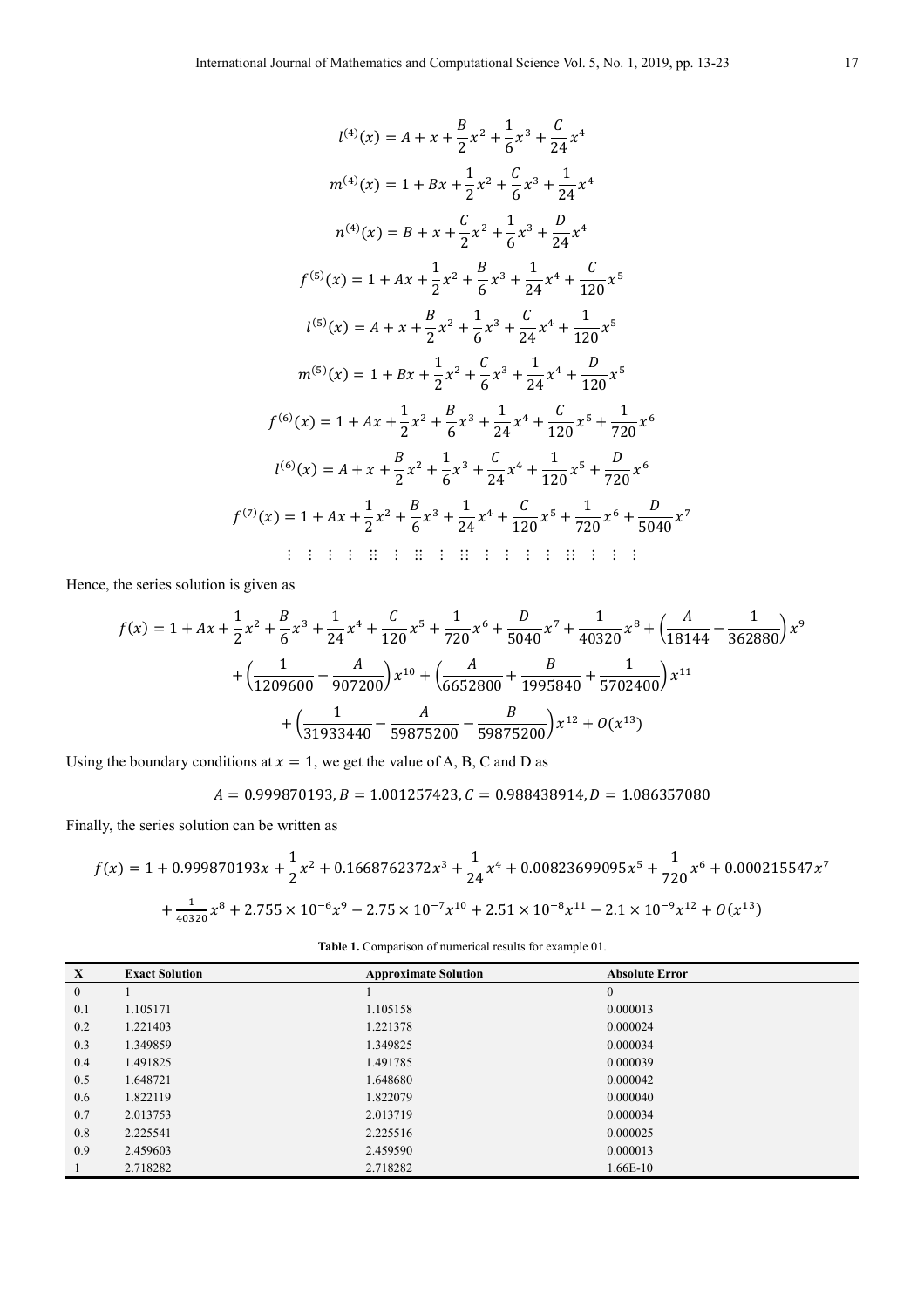

Figure 1. Comparison of the approximate solution with exact solution for example 01.



**Figure 2.** Absolute error for example 01.

**Example 02** Consider the following  $8<sup>th</sup>$  order nonlinear boundary value problem

$$
f^{(8)}(x) = f(x) - 8xe^{x}, 0 < x < 1
$$
  
\n
$$
f(0) = 1, f^{(2)}(0) = -1, f^{(4)}(0) = -3, f^{(6)}(0) = -5
$$
  
\n
$$
f(1) = 0, f^{(2)}(1) = -2e, f^{(4)}(1) = -4e, f^{(6)}(1) = -6e
$$
\n(10)

The exact solution of this problem is  $f(x) = (1 - x)e^x$ 

The given  $8<sup>th</sup>$  order boundary value problem can be transformed with the following system

$$
\frac{df}{dx} = l(x), \frac{dl}{dx} = m(x), \frac{dm}{dx} = n(x), \frac{dn}{dx} = p(x)
$$
\n
$$
\frac{dp}{dx} = q(x), \frac{dq}{dx} = r(x), \frac{dr}{dx} = s(x), \frac{ds}{dx} = e^{-x}f^{2}(x)
$$
\n(11)

With

$$
f(0) = 1, l(0) = A, m(0) = -1, n(0) = B, p(0) = -3, q(0) = C, r(0) = -5, s(0) = D
$$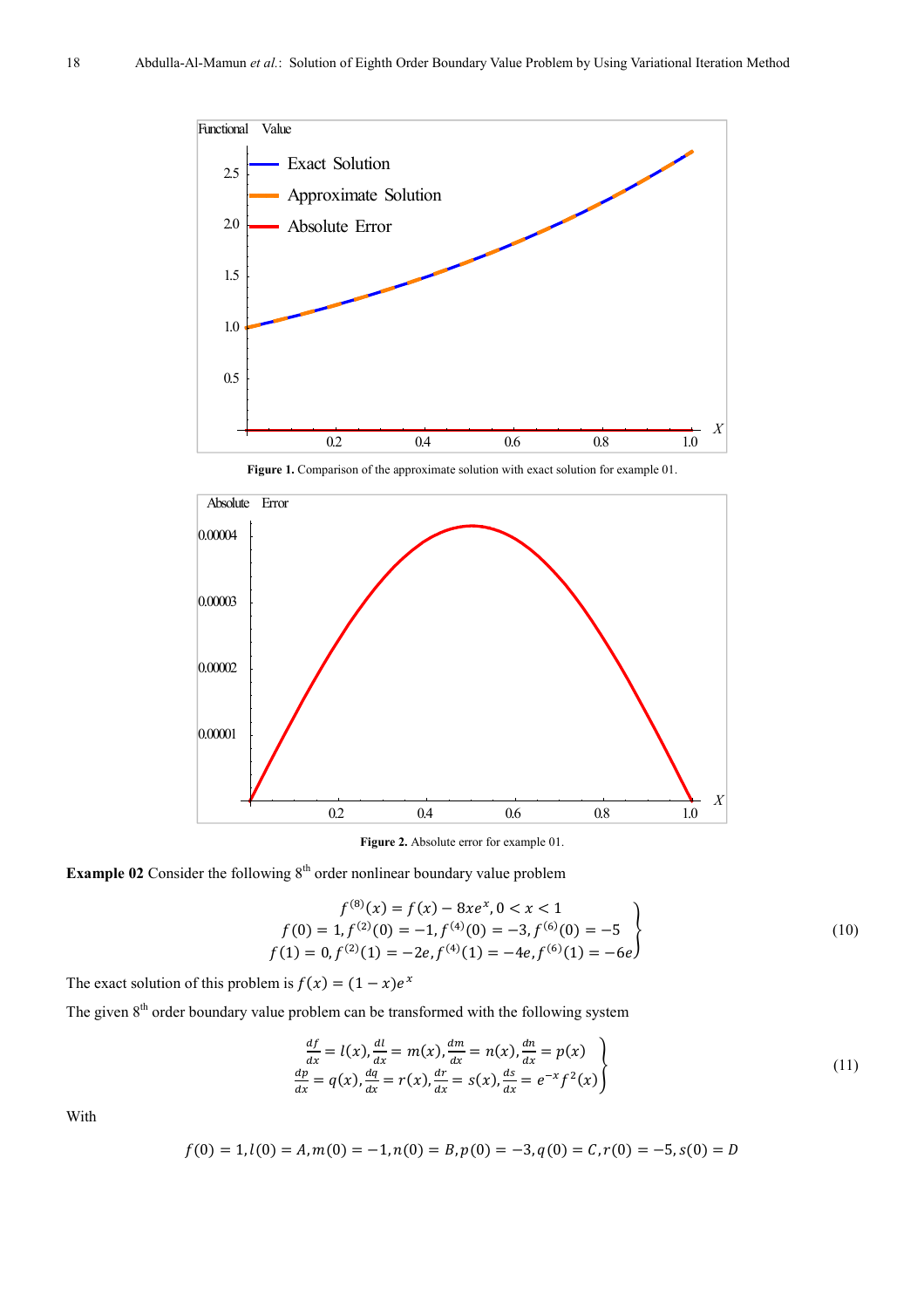The system of differential equation (11) can be written in terms of the following system of integral equations with Lagrange multipliers  $\lambda_i = +1; i = 1, 2, 3, \dots, 8$ .

$$
f^{(k+1)}(x) = 1 + \int_{0}^{x} l^{(k)}(t)dt
$$
  

$$
l^{(k+1)}(x) = A + \int_{0}^{x} m^{(k)}(t)dt
$$
  

$$
m^{(k+1)}(x) = -1 + \int_{0}^{x} n^{(k)}(t)dt
$$
  

$$
n^{(k+1)}(x) = B + \int_{0}^{x} p^{(k)}(t)dt
$$
  

$$
p^{(k+1)}(x) = -3 + \int_{0}^{x} q^{(k)}(t)dt
$$
  

$$
q^{(k+1)}(x) = C + \int_{0}^{x} r^{(k)}(t)dt
$$
  

$$
r^{(k+1)}(x) = -5 + \int_{0}^{x} s^{(k)}(t)dt
$$
  

$$
s^{(k+1)}(x) = D + \int_{0}^{x} (f(t) - 8te^{t})dt
$$

With

$$
f(0) = 1, l(0) = A, m(0) = -1, n(0) = B, p(0) = -3, q(0) = C, r(0) = -5, s(0) = D
$$
  
Now,  $f^{(1)}(x) = 1 + Ax$ 

$$
l^{(1)}(x) = A - x
$$
  
\n
$$
m^{(1)}(x) = -1 + Bx
$$
  
\n
$$
n^{(1)}(x) = B - 3x
$$
  
\n
$$
p^{(1)}(x) = -3 + Cx
$$
  
\n
$$
q^{(1)}(x) = C - 5x
$$
  
\n
$$
r^{(1)}(x) = -5 + Dx
$$

 $s^{(1)}(x) = D - 8 + x + 8xe^{x} + 8e^{x}$ 

$$
f^{(2)}(x) = 1 + Ax - \frac{x^2}{2}
$$

$$
l^{(2)}(x) = A - x + \frac{B}{2}x^2
$$

$$
m^{(2)}(x) = -1 + Bx - \frac{3}{2}x^2
$$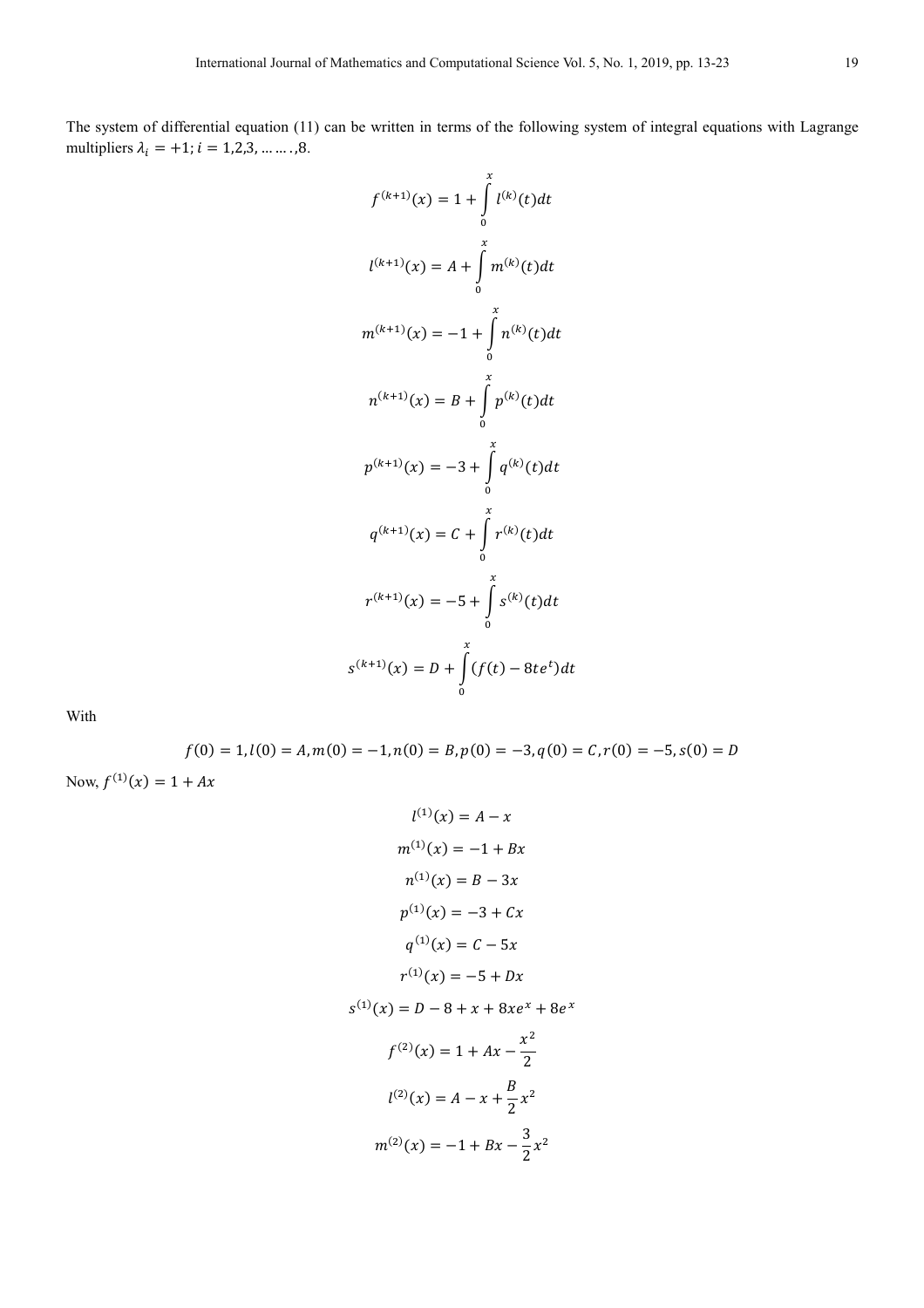$$
n^{(2)}(x) = B - 3x + \frac{C}{2}x^2
$$
  
\n
$$
p^{(2)}(x) = -3 + Cx - \frac{5}{2}x^2
$$
  
\n
$$
q^{(2)}(x) = C - x + \frac{D}{2}x^2
$$
  
\n
$$
f^{(3)}(x) = 1 + Ax - \frac{1}{2}x^2 + \frac{B}{6}x^3
$$
  
\n
$$
l^{(3)}(x) = A - x + \frac{B}{2}x^2 - \frac{3}{6}x^3
$$
  
\n
$$
m^{(3)}(x) = -1 + Bx - \frac{3}{2}x^2 + \frac{C}{6}x^3
$$
  
\n
$$
n^{(3)}(x) = B - 3x + \frac{C}{2}x^2 - \frac{5}{6}x^3
$$
  
\n
$$
p^{(3)}(x) = -3 + Cx - \frac{1}{2}x^2 + \frac{D}{6}x^3
$$
  
\n
$$
f^{(4)}(x) = 1 + Ax - \frac{1}{2}x^2 + \frac{B}{6}x^3 - \frac{3}{24}x^4
$$
  
\n
$$
l^{(4)}(x) = A - x + \frac{B}{2}x^2 - \frac{3}{6}x^3 + \frac{C}{24}x^4
$$
  
\n
$$
m^{(4)}(x) = -1 + Bx - \frac{3}{2}x^2 + \frac{C}{3}x^3 - \frac{5}{24}x^4
$$
  
\n
$$
n^{(4)}(x) = B - 3x + \frac{C}{2}x^2 - \frac{1}{6}x^3 + \frac{D}{24}x^4
$$
  
\n
$$
f^{(5)}(x) = 1 + Ax - \frac{1}{2}x^2 + \frac{B}{6}x^3 - \frac{3}{24}x^4 + \frac{C}{120}x^5
$$
  
\n
$$
l^{(5)}(x) = A - x + \frac{B}{2}x^2 - \frac{3}{6}x^3 + \frac{C}{24}x^4 - \frac{5}{120}x^5
$$
  
\n
$$
n^{(6)}(x) = -1 + Bx - \frac{3}{2}x^2 + \frac{C}{6}
$$

Hence, the series solution is given as

$$
f(x) = 1 + Ax - \frac{1}{2}x^2 + \frac{B}{6}x^3 - \frac{3}{24}x^4 + \frac{C}{120}x^5 - \frac{5}{720}x^6 + \frac{D}{5040}x^7 - \frac{1}{40320}x^8 + \left(\frac{A}{362880} - \frac{1}{45360}\right)x^9 - \frac{1}{403200}x^{10} + \left(\frac{B}{39916800} - \frac{1}{4989600}\right)x^{11} - \frac{1}{43545600}x^{12} + O(x^{13})
$$

Using the boundary conditions at  $x = 1$ , we get the value of A, B, C and D as

 $A = 6.772 \times 10^{-7}, B = -2.000006476, C = -3.99994303, D = -6.00036565$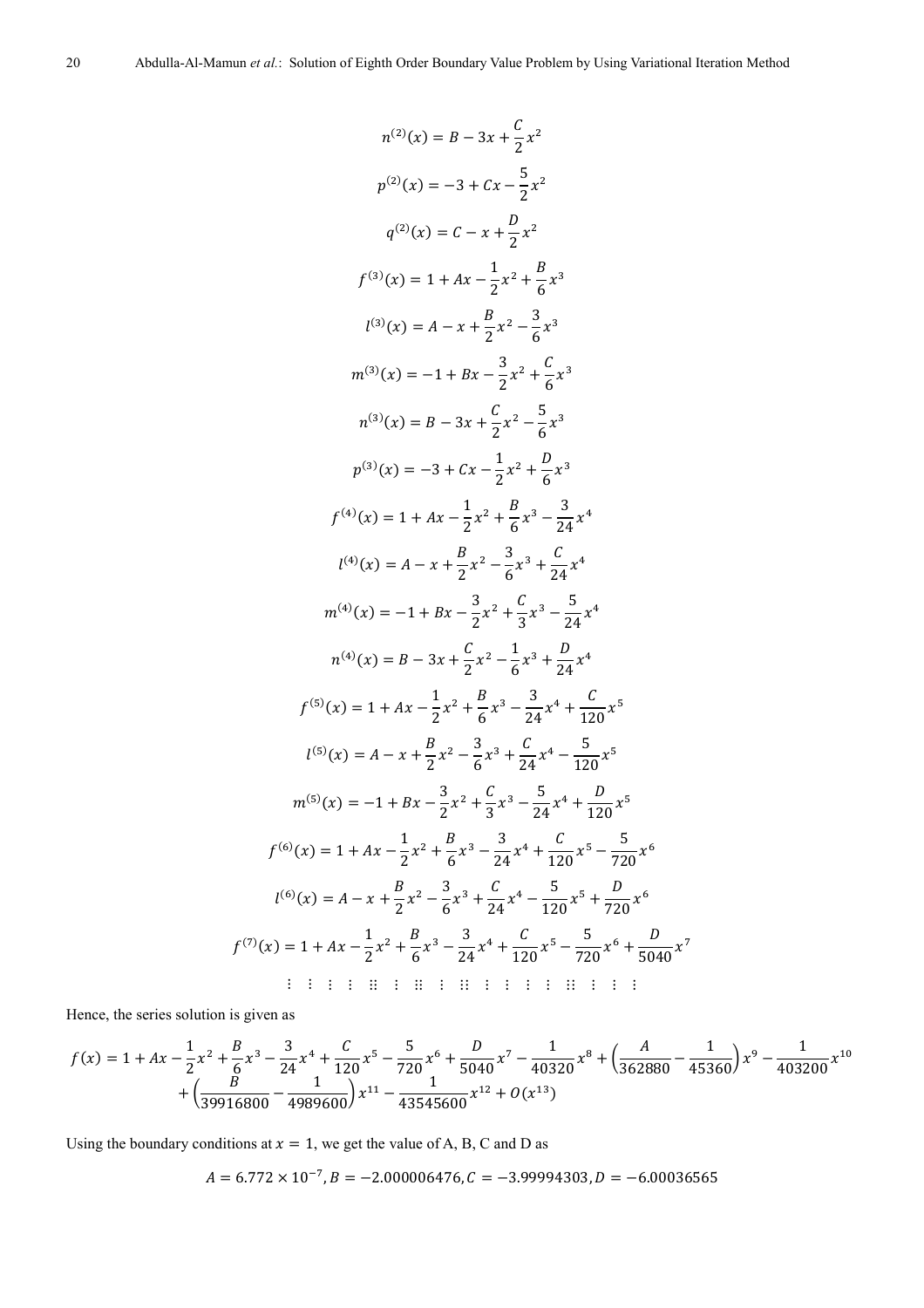Finally, the series solution can be written as

$$
f(x) = 1 + 6.772 \times 10^{-7} x - 0.50x^2 - 0.3333344127x^3 - \frac{1}{8}x^4 - 0.3333285858x^5 - \frac{1}{144}x^6 - 0.00119054874x^7 - \frac{1}{40320}x^8 - 2.205 \times 10^{-5}x^9 - \frac{1}{403200}x^{10} - 2.505 \times 10^{-7}x^{11} - \frac{1}{43545600}x^{12} + O(x^{13})
$$

| <b>Table 2.</b> Comparison of numerical results for example 02. |                             |                       |  |  |
|-----------------------------------------------------------------|-----------------------------|-----------------------|--|--|
|                                                                 | <b>Approximate Solution</b> | <b>Absolute Error</b> |  |  |
|                                                                 |                             |                       |  |  |

| $\mathbf{X}$ | <b>Exact Solution</b> | <b>Approximate Solution</b> | <b>Absolute Error</b> |
|--------------|-----------------------|-----------------------------|-----------------------|
| $\mathbf{0}$ |                       |                             | $\Omega$              |
| 0.1          | 0.994654              | 0.994676                    | 0.000022              |
| 0.2          | 0.977122              | 0.977427                    | 0.000305              |
| 0.3          | 0.944901              | 0.946207                    | 0.001306              |
| 0.4          | 0.895095              | 0.898480                    | 0.003385              |
| 0.5          | 0.824361              | 0.830829                    | 0.006468              |
| 0.6          | 0.728848              | 0.738571                    | 0.009724              |
| 0.7          | 0.604126              | 0.615376                    | 0.011250              |
| 0.8          | 0.445108              | 0.452880                    | 0.007772              |
| 0.9          | 0.245960              | 0.240309                    | 0.005651              |
| 1.0          |                       | $-0.035903$                 | 0.035903              |



**Figure 3.** Comparison of the approximate solution with exact solution for example 02.



**Figure 4.** Absolute error for example 02.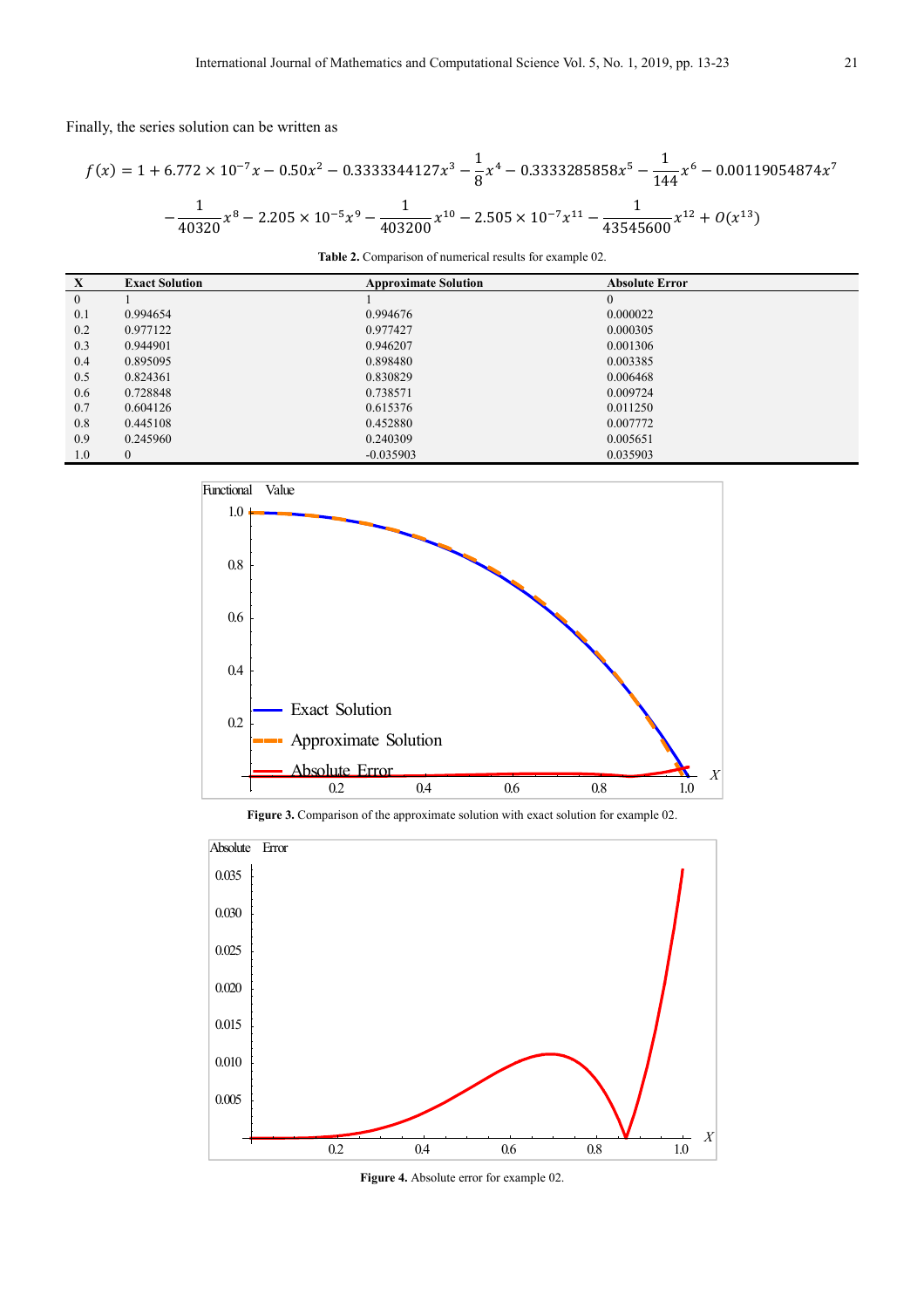### **5. Conclusion**

In this paper we have considered eighth order boundary value problem. First, we have shown that fundamentals of variational iteration method. After that we solved two numerical examples by using variational iteration method. then, we show that the approximate solution and compare it with exact solution. We see that, the approximate solution is a series solution and it converse to the exact solution. Finally, we draw a graph of comparison between approximate solution and exact solution and also a graph for absolute error by using Mathematica. Finally, we conclude that the numerical examples show the high degree of efficiency of the variational iteration method.

### **References**

- [1] G. L. Liu, New research directions in the singular perturbation theory: artificial parameter approach and inverse perturbation technique, in: Proceeding of the Conference of the  $7<sup>th</sup>$  Modern Mathematics and Mechanics, Shanghai, 1997.
- [2] M. A. Noor and S. T. Mohyud-Din, "Homotopy method for solving eighth order boundary value problems," Journal of Mathematical Analysis and Approximation Theory, vol. 1, no. 2, pp. 161–169, 2006.
- [3] S. S. Siddiqi and E. H. Twizell, "Spline solution of linear eighth-order boundary value problems," Computer Methods in Applied Mechanics and Engineering, vol. 131, no. 3-4, pp. 309–325, 1996.
- [4] A.-M. Wazwaz, "The numerical solution of special eight-order boundary value problems by the modified decomposition method," Neural, Parallel & Scientific Computations, vol. 8, no. 2, pp. 133–146, 2000.
- [5] A. Boutayeb and E. H. Twizell, "Finite-difference methods for the solution of special eighth order boundary-value problem,' International Journal of Computer Mathematics, vol. 48, no. 1, pp. 63–75, 1993.
- [6] R. E. D. Bishop, S. M. Cannon, and S. Miao, "On coupled bending and torsional vibration of uniform beams," Journal of Sound and Vibration, vol. 131, no. 1, pp. 457–464, 1989.
- [7] K. Djidjeli, E. H. Twizell, and A. Boutayeb, "Numerical methods for special nonlinear boundary value problems of order 2m," Journal of Computational and Applied Mathematics, vol. 47, no. 1, pp. 35–45, 1993.
- [8] R. P. Agarwal, Boundary Value Problems for Higher Order Differential Equations, World Scientific, Teaneck, NJ, USA, 1986.
- [9] A. A. Mamun, M. Asaduzzaman, Solution of seventh order boundary value problem by using variational iteration method, Int. J. of Mathematics and computational science, Vol. 5, No. 1, 2019, pp. 6-12, ISSN: 2381-7011 (Print); ISSN: 2381-702X (Online), Published online: April 17, 2019.
- [10] J. H. He, Some asymptotic methods for strongly nonlinear equations, Int. J. Modern Phys. B 20 (10) (2006) 1141–1199.
- [11] J. H. He, Non-perturbative methods for strongly nonlinear

problems, Dissertation.de-Verlag im Internet GmbH, Berlin, 2006.

- [12] J. H. He, Approximate analytical solution for seepage flow with fractional derivatives in porous media, Comput. Methods Appl. Mech. Engrg. 167 (1998) 57–68.
- [13] J. H. He, Variational iteration method for autonomous ordinary differential systems, Appl. Math. Comput. 114 (2/3) (2000) 115–123.
- [14] J. H. He, X. H. Wu, Construction of solitary solution and compacton-like solution by variational iteration method, Chaos Solitons Fractals 29 (1) (2006) 108–113.
- [15] J. H. He, A new approach to nonlinear partial differential equations, Commun. Nonlinear Sci. Numer. Simul. 2 (4) (1997) 203–205.
- [16] J. H. He, A variational iteration approach to nonlinear problems and its applications, Mech. Appl. 20 (1) (1998) 30– 31 (in Chinese).
- [17] J. H. He, Variational iteration method—a kind of nonlinear analytical technique: Some examples, Int. J. Nonlinear Mech. 34 (1999) 699–708.
- [18] J. H. He, A generalized variational principle in micromorphic thermoelasticity, Mech. Res. Commun. 32 (2005) 93–98.
- [19] J. H. He, Variational iteration method—some recent results and new interpretations, J. Comput. Appl. Math. (2006) (in press).
- [20] E. M. Abulwafa, M. A. Abdou, A. A. Mahmoud, The solution of nonlinear coagulation problem with mass loss, Chaos Solitons Fractals 29 (2006) 313–330.
- [21] S. Momani, Z. Odibat, Analytical approach to linear fractional partial differential equations arising in fluid mechanics, Phys. Lett. A  $1(53)(2006)$  1–9.
- [22] S. Momani, S. Abusaad, Application of He's variationaliteration method to Helmholtz equation, Chaos Solitons Fractals 27 (5) (2005) 1119–1123.
- [23] M. A. Abdou, A. A. Soliman, Variational iteration method for solving Burgers' and coupled Burgers' equation, J. Comput. Appl. Math. 181 (2005) 245–251.
- [24] A. M. Wazwaz, A comparison between the variational iteration method and Adomian decomposition method, J. Comput. Appl. Math. (2006) (in press).
- [25] A. M. Wazwaz, The variational iteration method for rational solutions for KdV, K (2,2), Burgers, and cubic Boussinesq equations, J. Comput. Appl. Math. (2006) (in press).
- [26] A. M. Wazwaz, Partial Differential Equations: Methods and Applications, Balkema Publishers, The Netherlands, 2002.
- [27] A. M. Wazwaz, Necessary conditions for the appearance of noise terms in decomposition solution series, Appl. Math. Comput. 81 (1997) 265–274.
- [28] A. M. Wazwaz, A new technique for calculating Adomian polynomials for nonlinear polynomials, Appl. Math. Comput. 111 (1) (2000) 33–51.
- [29] A. M. Wazwaz, A new method for solving singular initial value problems in the second order differential equations, Appl. Math. Comput. 128 (2002) 47–57.